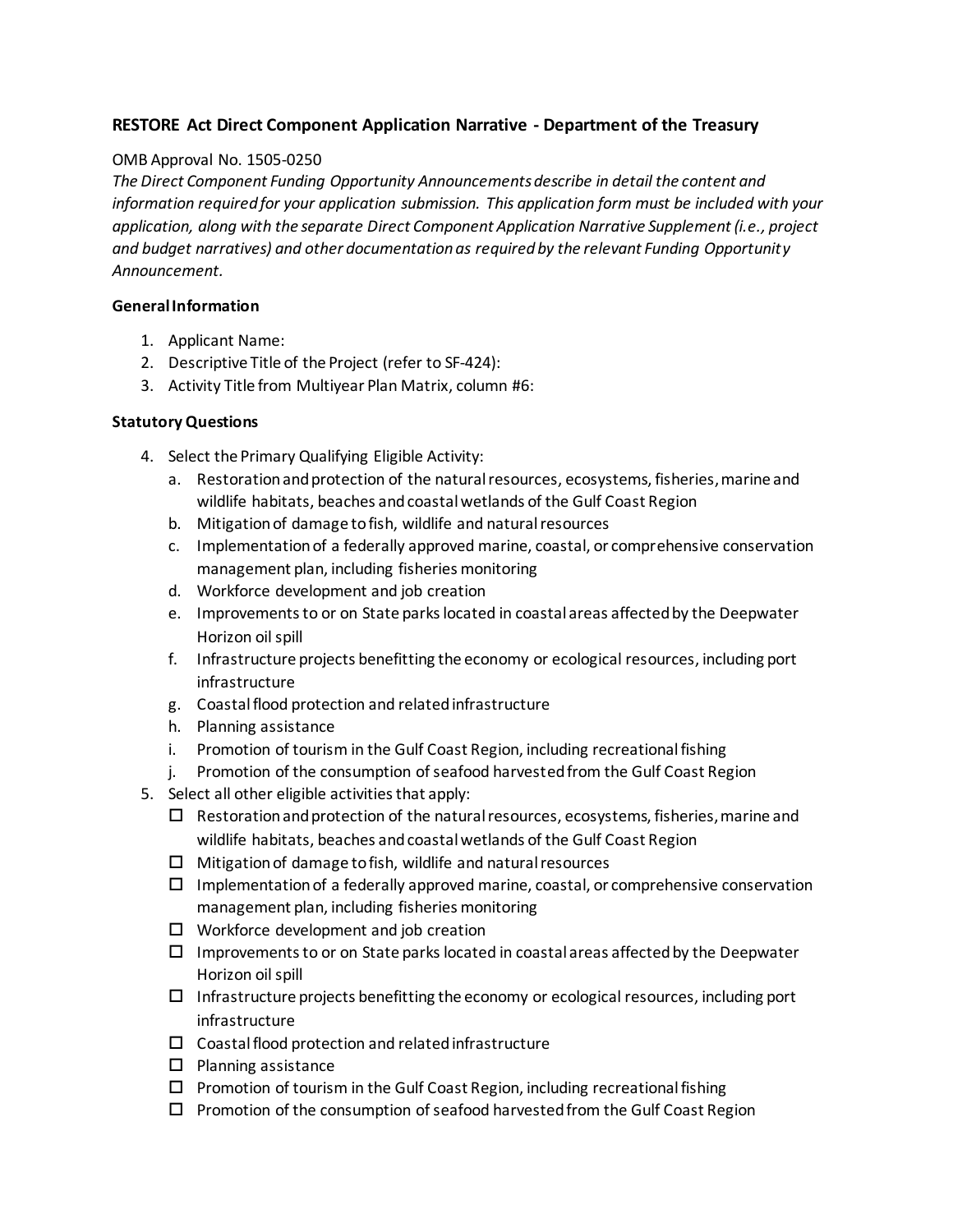- 6. Was the Proposed activity included in any claim for compensation paid out by the Oil Spill Liability Trust Fund after July 6, 2012? If "Yes," this activity is not eligible for a Direct Component grant.
	- □ Yes
	- $\square$  No

# **Project Location**

- 7. Location/primary place of performance. Please provide the actual location for the activity.
	- a. Street Address:
	- b. City/Town:
	- c. County/Parish:
	- d. State:
	- e. Zip code:
- 8. If there is more than one location for the activity, please include a list of the additional locations.
	- a. Street Address:
	- b. City/Town:
	- c. County/Parish:
	- d. State:
	- e. Zip code:
- 9. If available, provide latitude/longitude(s) or GPS coordinates for the location(s) of the project.
- 10. Attach a map showing the project location in the Gulf Coast Region.
- 11. Is a GIS shape file available?
	- $\square$  No.
	- $\Box$  Yes. If yes, please provide a point of contact (name and email address) from whom the file may be obtained.

## **Proposed Scope of Work**

The applicant must provide a detailed scope of work that fully describes the project or program for which funding is requested, including all the questions below.

- 12. Key Personnel
	- a. Applicant's Authorizing Official authorized to sign the grant application and award:

Name

Email

Phone

b. Project Director responsible for the project:

Name

Email

Phone

c. Financial Officer responsible for maintaining accounting and financial records of the grant: Name

Email

Phone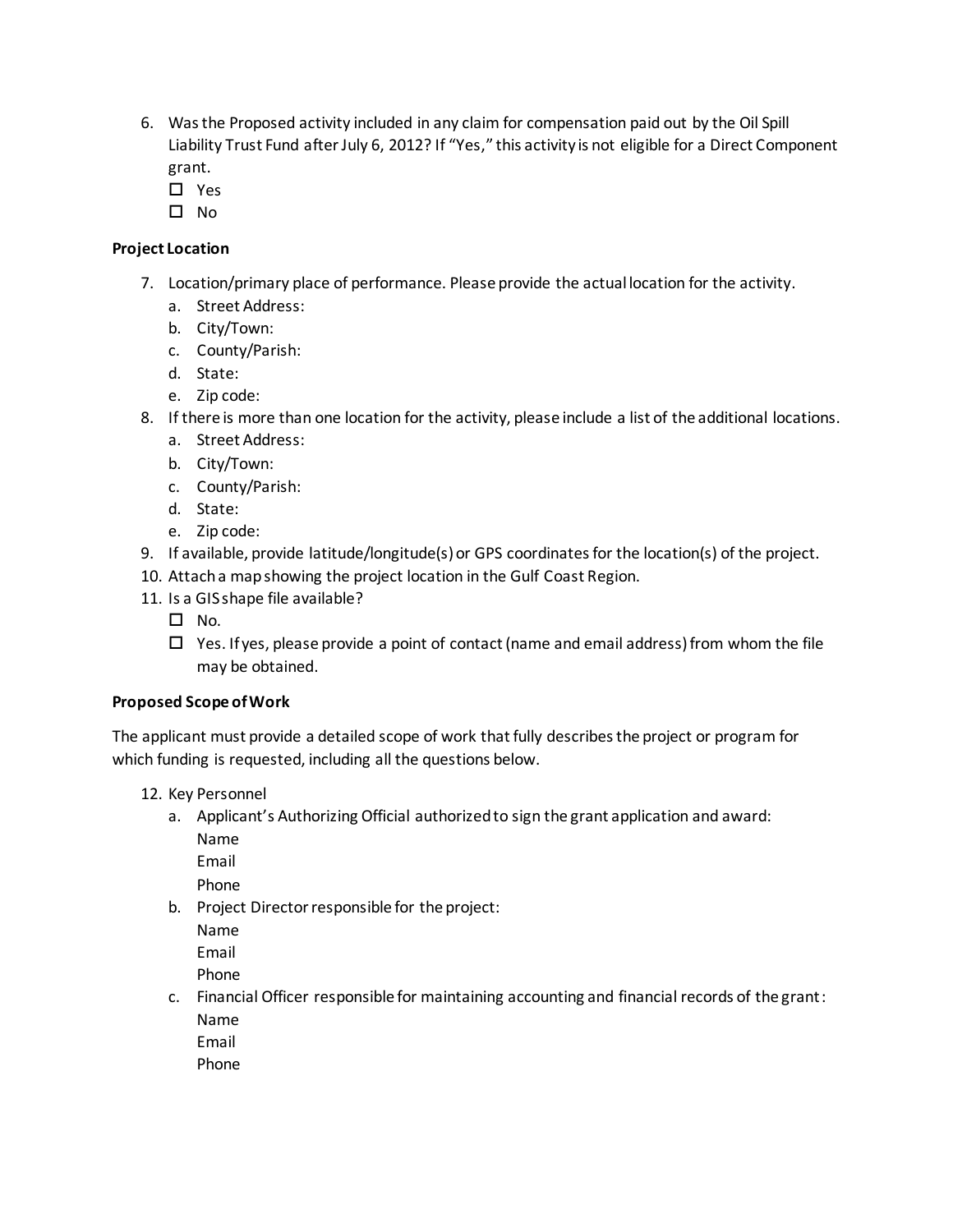- 13. Project or Program Description:
	- a. Need:
	- b. Purpose:
	- c. Objectives that clearly identify with the eligible activity(ies)
- 14. Identify how the proposed project activity will be carried out in the Gulf Coast Region as defined in 31 CFR 34.2. (select appropriate response)
	- $\Box$  In Gulf Coast States, the coastal zones defined under section 304 of the CZMA that border the Gulf
	- $\square$  Land within coastal zones held in trust by the Federal Government
	- $\Box$  Any adjacent land, water, and watersheds within 25 miles of coastal zone
	- $\Box$  All federal waters of the Gulf of Mexico
	- $\Box$  The eligible activity is exempt from being located in the Gulf Coast Region. If the eligible activity is exempt, provide the reason for exemption:
- 15. Describe possible material risks in implementing and maintaining the proposed activity, e.g., operational, legal, regulatory, budgetary, or ecological risks, and include a brief discussion of mitigation strategies that the applicant may need to address in order to implement and/or maintain the proposed activity. If the applicant determines that there are no material risks, then include a statement summarizing the determination.
- 16. Describe whether the proposed scope of work differs from the corresponding project/program identified in the applicant's Multiyear Plan accepted by Treasury. If no differences exist, make an affirmative statement as to their consistency.

#### **Best Available Science**

The RESTORE Act requires activities designed to protect or restore natural resources to be based on the 'best available science,' which is defined in the Act as science that (a) maximizes the quality, objectivity, and integrity of information, including statistical information; (b) uses peer-reviewed and publicly available data; and (c) clearly documents risks and uncertainties in the scientific basis for such projects. The applicant must make a determination that a project designed to protect or restore natural resources is based on the best available science. (See Direct Component FAQs on Treasury's RESTORE Act website.)

- 17. Is the proposed activity a restoration or natural resource project or does the proposed project include restoration or natural resource objectives?
	- $\square$  No
	- $\Box$  Yes. If yes, a detailed response must be included with the application and supporting documentation may be required. In your responses cite and describe peer reviewed literature or publicly available data. For each source cited, the applicant must provide sufficient citations, including title; journal in which the literature source appeared, if applicable; publication date; author(s); and URL if downloaded or available online. a. Provide a response with the following:
		- an explanation of how the project's natural resource protection and/or restoration objectives and proposed methods are based on best available science
		- a summary of any risks or uncertainties associated with the project and explain how these risks will be mitigated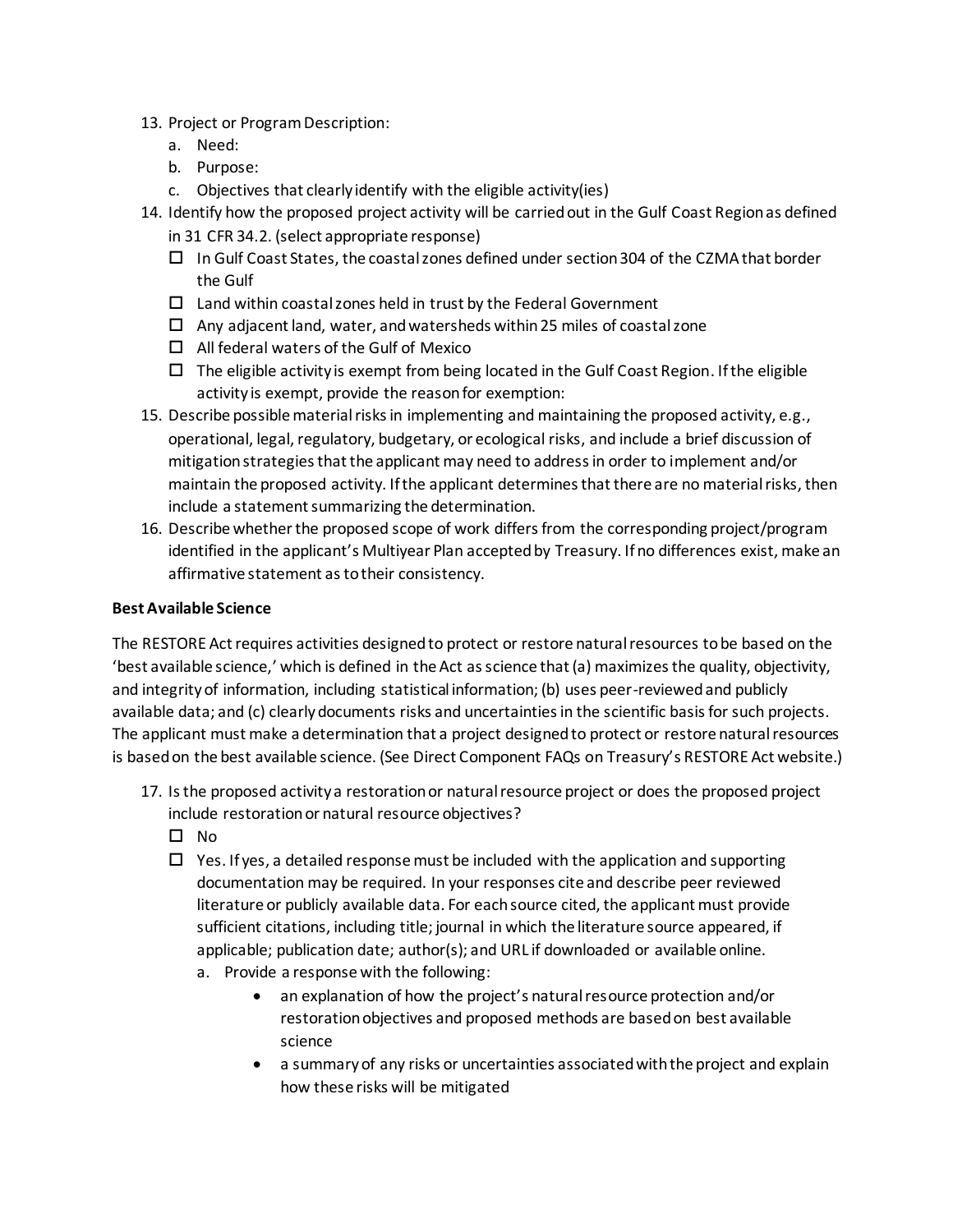- a description of the peer-reviewed information that justifies the proposed objectives, including methods used for the proposed activity.
- a description of the literature sources' conclusions and any uncertainties or risks in the scientific basis that would apply to the proposed activity.
- if the information supporting the proposed activity does not directly pertain to the Gulf Coast Region, an explanation on how the applicant's methods reasonably support and are adaptable to that geographic area.
- an evaluation of uncertainties and risks in achieving the project's best available science objectives over the longer term.
- b. To support the Best Available Science determination, provide copies of any cited planning documents, internal reports and/or other documentation of site conditions that are not part of peer-reviewed literature and/or are not publicly available.

## **Budget Justification**

- 18. Provide a detailed budget that supports the proposed scope of work. The budget justification should relate each budget category listed in the SF‐424A and SF‐424C to the specific tasks identified in the proposed scope of work, including any third-party funding. The budget justification should provide specific justification for all budget categories that apply, including an explanation of the necessity, allowability, reasonableness, and allocability of proposed costs. (See relevant Funding Opportunity Announcement for a complete description of the budget categories.)
- 19. If indirect costs are requested, the applicant must select the appropriate response below and provide relevant supporting documentation:
	- $\Box$  Indirect costs are based on a grant-by-grant method and do not exceed 3% of award amount
	- $\Box$  Indirect costs are based on the Aggregate Method and do not exceed 3% of the total Administrative Cost Pool available.
	- a. If requesting the aggregate method, provide a table of administrative costs requested to date and the available funds in the recipient's administrative indirect cost pool. (We recommend using the worksheet from the Aggregate Method Administrative Cost Tool.)
	- b. Indirect costs must be supported by either a current federally approved Indirect Cost Rate Agreement or an election to use the de minimis indirect cost rate. Applicants electing to use the de minimis rate should upload a letter or other similar document, signed by their Chief Financial Officer or other senior official. Applicants electing to use a federally approved Indirect Cost Rate Agreement (Negotiated Indirect Cost Rate Agreement, NICRA) should upload the current NICRA.
- 20. Does the project include Other Funding Sources?
	- $\Box$  No.
	- $\Box$  Yes. If yes, provide documentation of proof of availability of other funds needed for completion of project activities. (See relevant Funding Opportunity Announcement for a complete description of what Treasury accepts as documentation as proof of available other funds).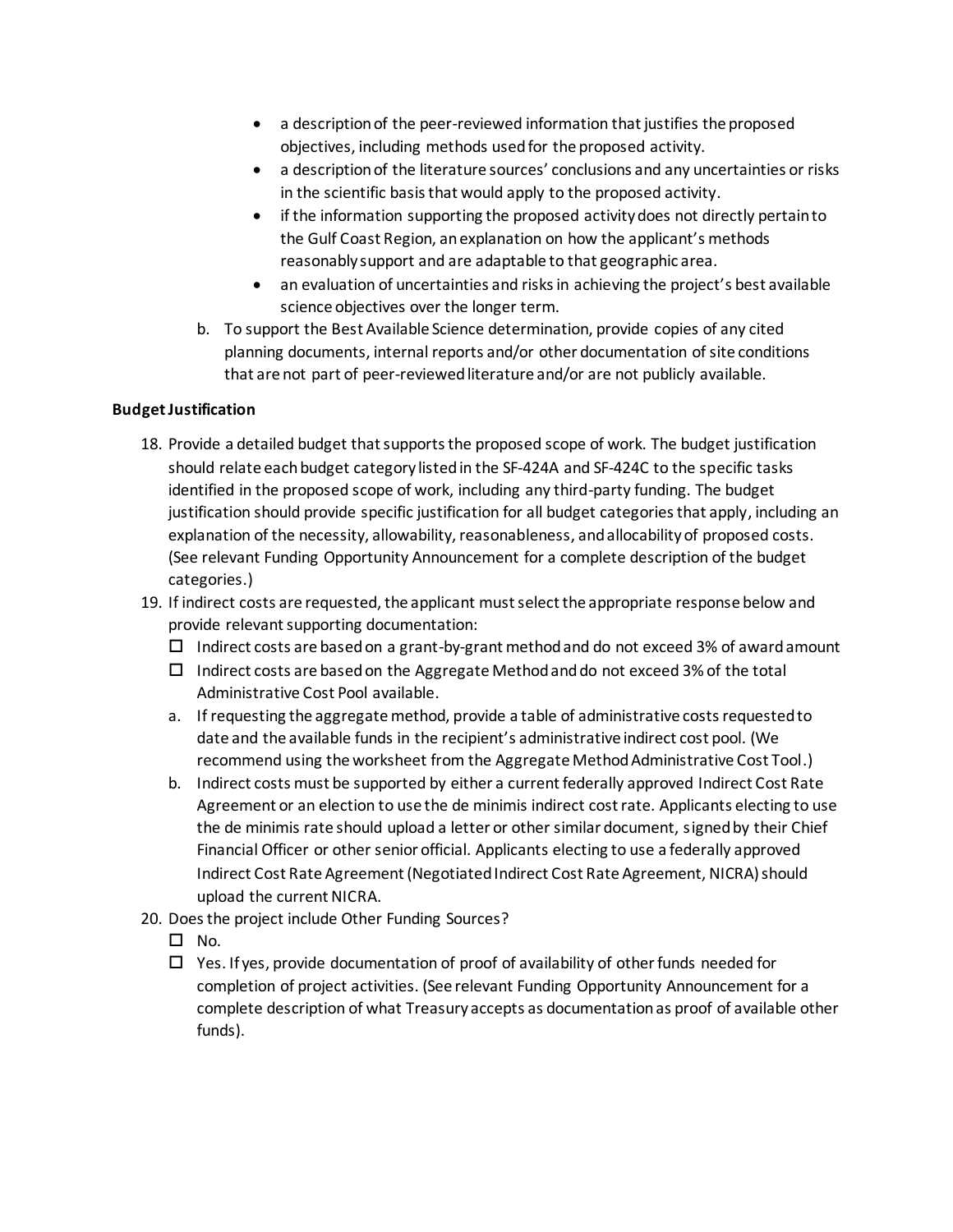# **Direct Component Funds to Satisfy Non-Federal Cost Share**

Treasury's RESTORE Act regulations at 31 CFR § 34.200(b) allow eligible applicants to use funds under the Direct Component to satisfy the non-Federal cost-share of an activity that is eligible for funding under 31 CFR § 34.201 and authorized by Federal law. Applicants seeking to use Direct Component funding to cover the non-Federal cost-share of another federally funded project or program which is a Direct Component eligible activity must include documentation in its application. Treasury will not award funds for the non-federal share of a project receiving funding from another Federal agency until the other Federal agency has approved the activity and Treasury receives documentation of the approval. (See relevant Funding Opportunity Announcement for a complete description of what must be provided.)

- 21. Will the proposed activity use Direct Component funding to cover the non-Federal cost-share of another federally funded project or program which is a Direct Component eligible activity?
	- $\square$  No.
	- $\Box$  Yes.
		- a. If yes, has the other Federal agency approved the activity?
			- $\Box$  No. If no, the applicant must provide the additional information as follows.
				- i. The project description/scope of work and performance metric.
				- ii. A narrative describing the activity's status and the approximate timeline for the Federal agency to approve or decline the activity.
				- iii. A letter of commitment from that agency or other documentation that indicates the applicant will receive funding.
			- $\Box$  Yes. If yes, the applicant must upload a copy of the grant agreement or other approval document as part of this Direct Component application.

## **Contractor**

- 22. Does the applicant plan to contract out any work described in the Scope of Work and included in the Budget Justification (do not include subrecipient's contractors)?
	- $\square$  No.
	- □ Yes.

a. Describe the expected number of contracts, method of procurement, and the applicant's plan for monitoring contractor performance and compliance.

- b. Has a contractor already been selected?
	- $\square$  No.
	- $\Box$  Yes. If yes, provide information for each contractor.
		- i. Name:
		- ii. Unique Entity ID (SAM):
		- iii. Date the applicant executed contract:
		- iv. Amount of contract awarded: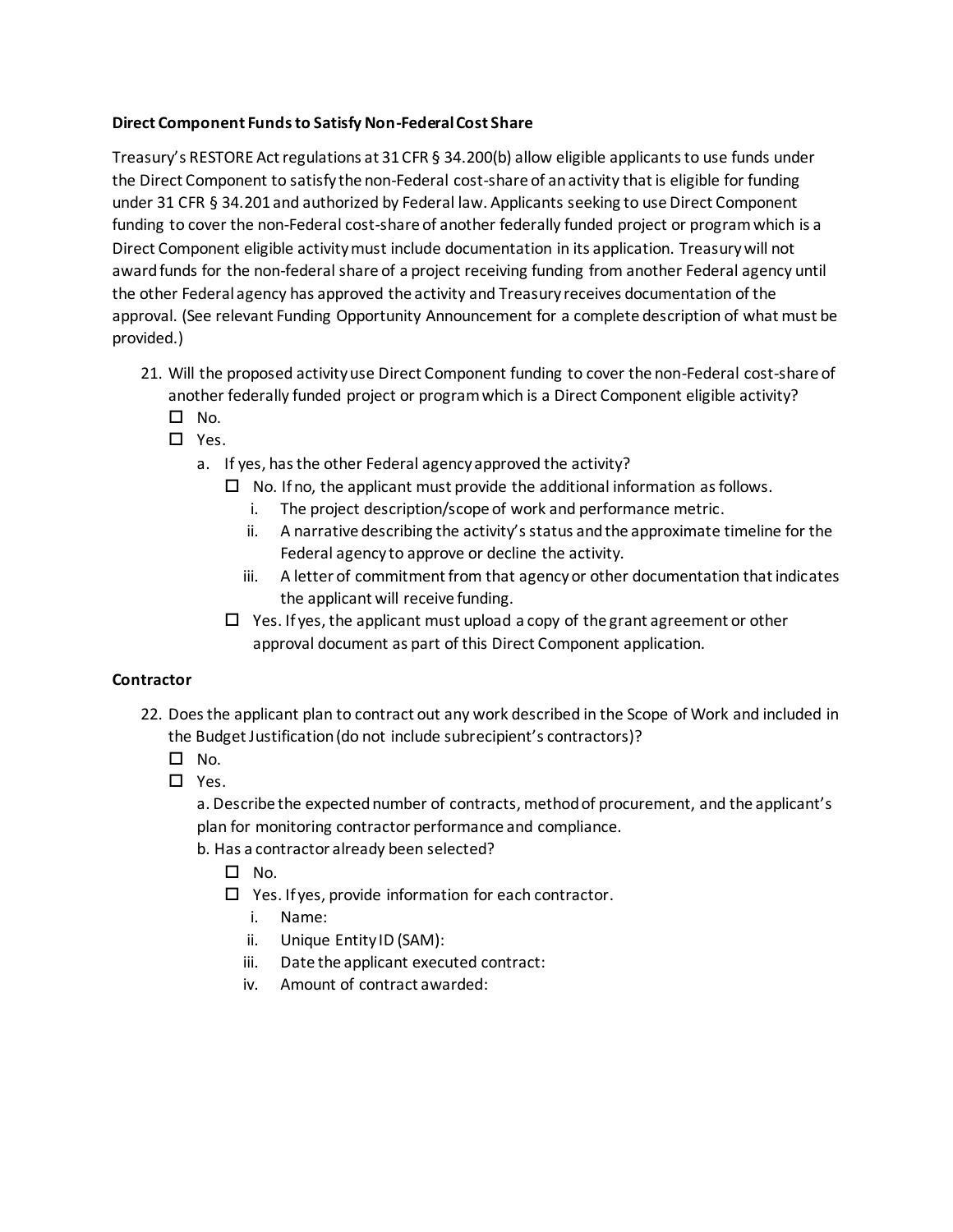### **Subrecipient**

- 23. Does the proposed project include a subaward?
	- $\square$  No.
	- $\Box$  Yes. If yes, provide a separate, clearly defined scope of work and budget for the subrecipient(s).
		- a. Has a subrecipient already been selected?
			- $\Box$  No. If no, describe how the applicant plans to select subrecipient(s), the applicant's plan for monitoring the subrecipient(s) performance and compliance, and the means by which the applicant will assess each subrecipient's level of risk.
			- $\Box$  Yes. If yes, provide information for each subrecipient.
				- i. Name:
				- ii. Unique Entity ID (SAM):
				- iii. Date of applicant selection of subrecipient:
				- iv. Amount of funds to be provided to subrecipient:
				- v. Describe how the applicant selected the subrecipient; the applicant's plan for monitoring the subrecipient's performance and compliance, and the means by which the applicant assessed the subrecipient's level of risk.

#### **Land Acquisition, Construction, and Relocation Assistance**

- 24. Will land, or an interest in land, be acquired?
	- $\square$  No.
	- $\Box$  Yes. If yes, answer the questions below. Based on the applicant's responses to the following questions, the applicant may be required to upload supporting documentation.
		- a. What are the legal rights that will be acquired?
			- $\Box$  Fee simple title
			- $\square$  Less-Than Fee Simple Title (e.g., easement)
		- b. If an easement, what is the life of the easement?
		- c. If known, what is the tax parcel number(s)? If tax parcel known, provide a copy of the legal description of the property.
		- d. Will the applicant (or subrecipient) hold title to the land?
			- $\Box$  No. If no, please provide a brief explanation for ownership of the property including how access to property for the project will be obtained.
			- $\Box$  Yes. If obtained, provide a copy of the title opinion or certificate.
		- e. If known, what is the total acreage of the proposed property interest to be acquired?
		- f. Are the property boundaries known for the project site?
			- $\square$  No.
			- $\Box$  Yes. If yes, provide a map of the area in which the real property to be acquired will be located, with the boundaries of the project site clearly delineated and provide a Federal Emergency Management Agency (FEMA) floodplain map of the area in which the real property to be acquired will be located with the boundaries of the site clearly delineated.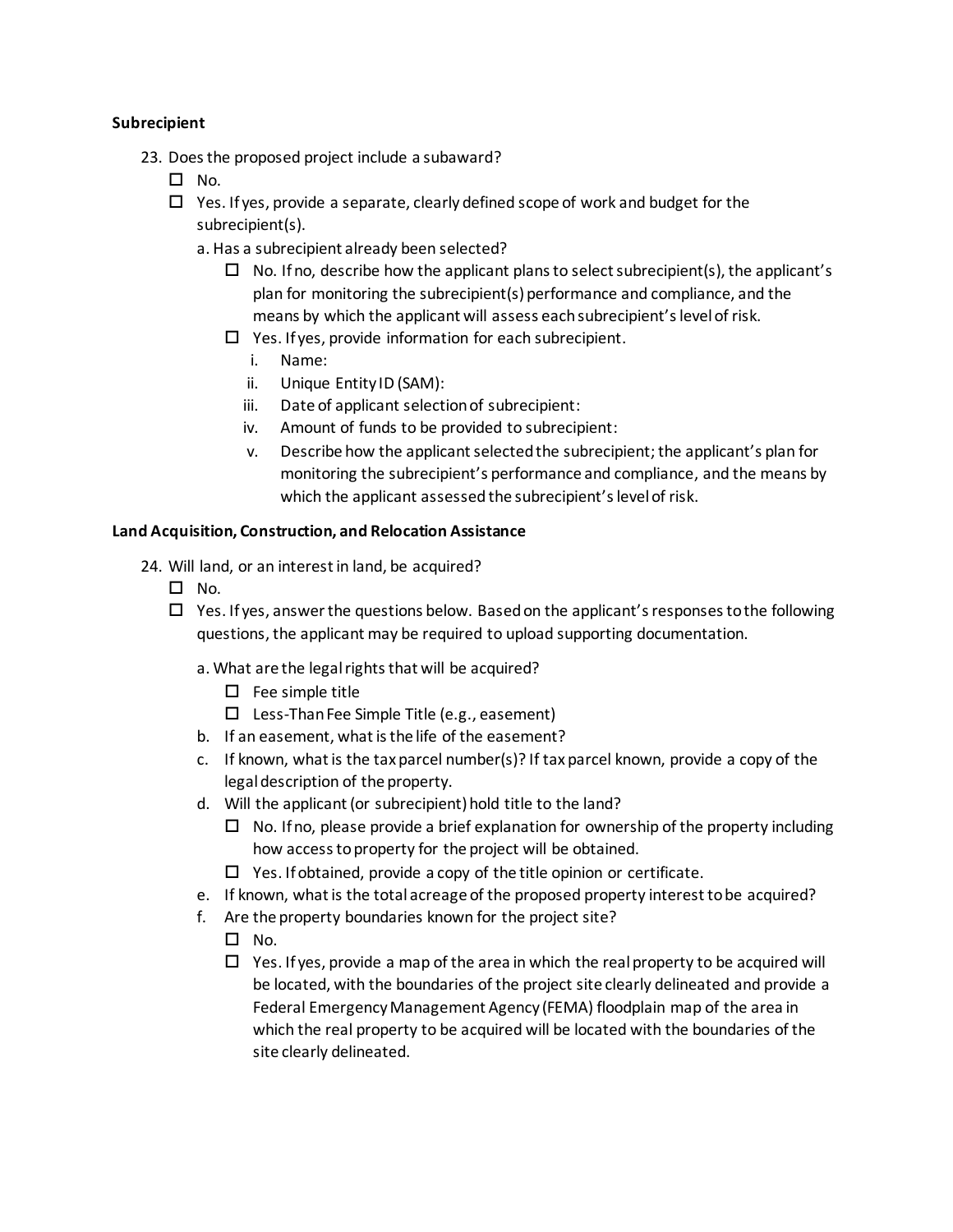- g. Has the applicant (or subrecipient) obtained a recent certified appraisal of the property?  $\square$  No.
	- $\Box$  Yes. If obtained, provide a copy of the recent certified appraisal. If the appraisal is older than one year from the date of the grant application, please provide a written justification.
- h. Has the applicant (or subrecipient) obtained a title opinion or certificate?
	- $\square$  No
	- $\Box$  Yes. If obtained, provide a copy of the title opinion or certificate.
- i. Has the applicant (or subrecipient) obtained a signed statement from the seller(s) that he/she is a willing seller and has not been coerced into selling or conveying the property interest?
	- $\square$  No.
	- $\Box$  Yes. If obtained, provide a copy of the signed willing seller statement.
- 25. Does the project include construction?
	- $\square$  No.
	- $\Box$  Yes. If yes, answer the questions below. Based on the applicant's responses to the following questions, the applicant may be required to upload supporting documentation.
		- a. Will or does the applicant (or subrecipient) hold title to the property to be improved?
			- $\Box$  No. If no, please provide a brief explanation of the ownership of the property including how access to property for the project will be obtained.
			- $\Box$  Yes. If obtained, provide a copy of the title opinion or certificate.
		- b. If known, what is the tax parcel number(s) of the property? If tax parcel known, provide a copy of the legal description of the property.
		- c. Are the property boundaries known for the project site?
			- $\square$  No.
			- $\Box$  Yes. If property boundaries known, provide a map of the area in which the construction project will be located, with the boundaries of the project site clearly delineated and a Federal Emergency Management Agency (FEMA) floodplain map of the area in which the construction project will be located with the boundaries of the site clearly delineated.
		- d. Has the applicant (or subrecipient) obtained a recent certified appraisal of the property?
			- $\square$  No.
			- $\Box$  Yes. If obtained, provide a copy of the recent certified appraisal. If the appraisal is older than one year from the date of the grant application, please provide a written justification.
		- e. Has the applicant (or subrecipient) obtained construction drawings for the project?  $\square$  No.
			- $\Box$  Yes. If obtained, provide a copy of the construction drawings for the project.
		- f. Is the applicant proposing an Estimated Useful Life for the construction activity?  $\square$  No.
			- $\Box$  Yes. If yes, provide a proposed Estimated Useful Life for infrastructure (in years) and provide a description of the method used to determine the Estimated Useful Life of the project.